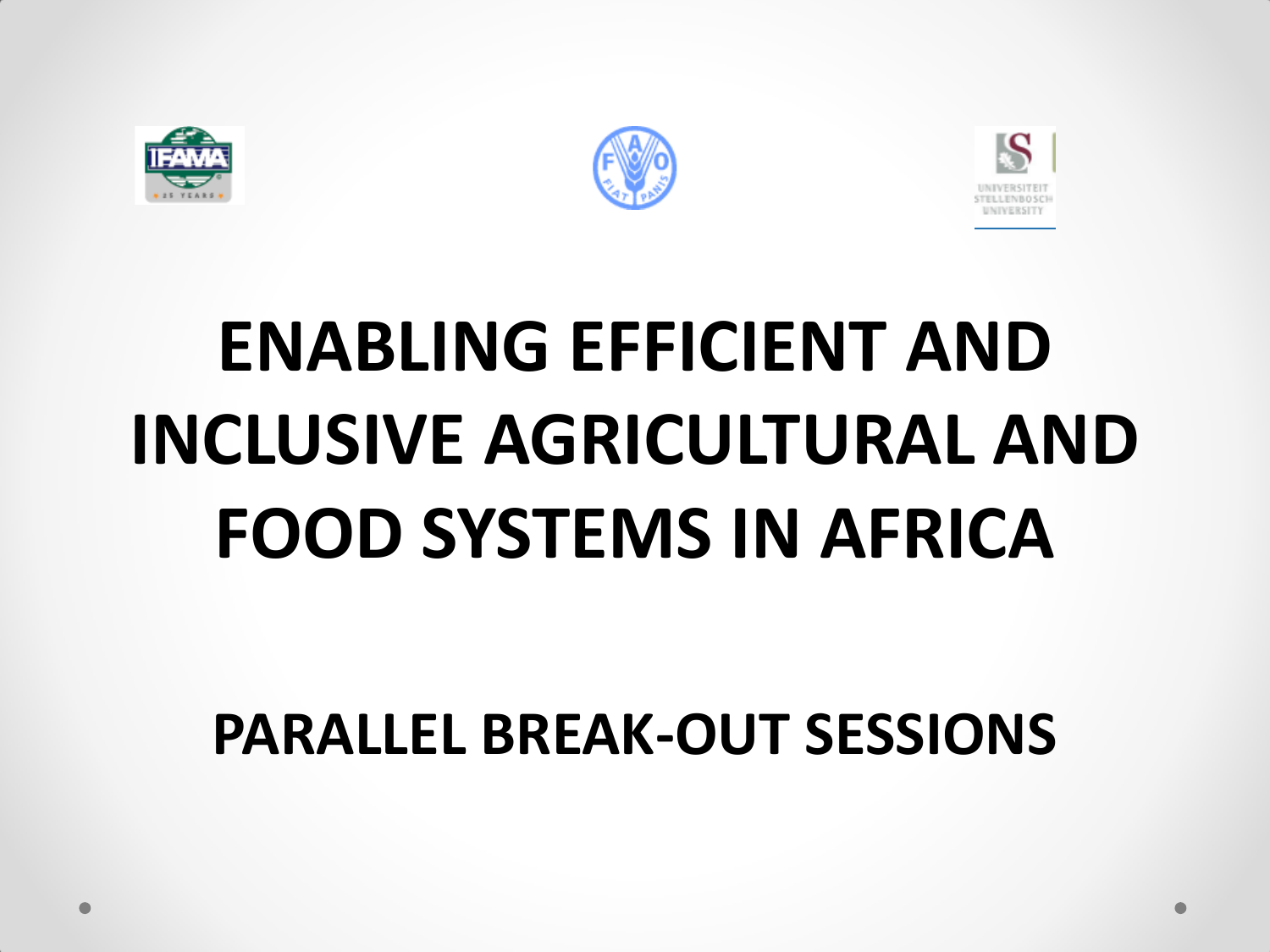| <b>Presenter</b>                                                                                                                                         | Title of the paper                                                                                                                                                                                                                           | <b>Time</b>     |  |
|----------------------------------------------------------------------------------------------------------------------------------------------------------|----------------------------------------------------------------------------------------------------------------------------------------------------------------------------------------------------------------------------------------------|-----------------|--|
| <b>Parallel Session A - Inclusiveness</b>                                                                                                                |                                                                                                                                                                                                                                              |                 |  |
| Justina Onumah,<br>Science and Technology Policy<br>Research Institute, Accra,                                                                           | Approaches to promote the inclusion of<br>smallholder farmers as suppliers of large-scale<br>institutional food purchase programmes: a case of                                                                                               | $13:45 - 13:55$ |  |
| Ghana<br>Luana Joppert Swensson,<br>FAO - Rome                                                                                                           | the Ghana School Feeding Programme<br>Collective actions and the access of smallholder<br>farmers to institutional markets: Opportunities<br>and legal challenges in the case of the Brazilian<br>institutional food procurement programmes" | 13:55-14:05     |  |
| Helene Lie<br>Norwegian University of Life<br>Sciences (NMBU)                                                                                            | Integrating smallholder farmers in institutional<br>markets - Analysis of home-grown school feeding<br>value chains in South Africa and Tanzania                                                                                             | 14:05-14:15     |  |
| Peter Batt,<br>Curtin University,<br>Australia                                                                                                           | Key success factors in mobilizing collaborative<br>farmer groups                                                                                                                                                                             | 14:15-14:25     |  |
| Oseni Joseph Olumide,<br>Department of Agricultural<br>and Resource Economics,<br>Federal University of<br>Technology, Akure, Ondo<br>State,<br>Nigeria. | Business models linking producers and buyers of<br>certified cocoa in Nigeria                                                                                                                                                                | 14:25-14:35     |  |
| Dereje Teklemariam,<br>Gent University, Belgium                                                                                                          | Trader-producer coordination in the honey supply<br>chain and its effects on rural income: Evidence<br>from Northern Ethiopia                                                                                                                | 14:35-14:45     |  |
| <b>Discussion (Q&amp;A)</b>                                                                                                                              |                                                                                                                                                                                                                                              | 14:45-15:15     |  |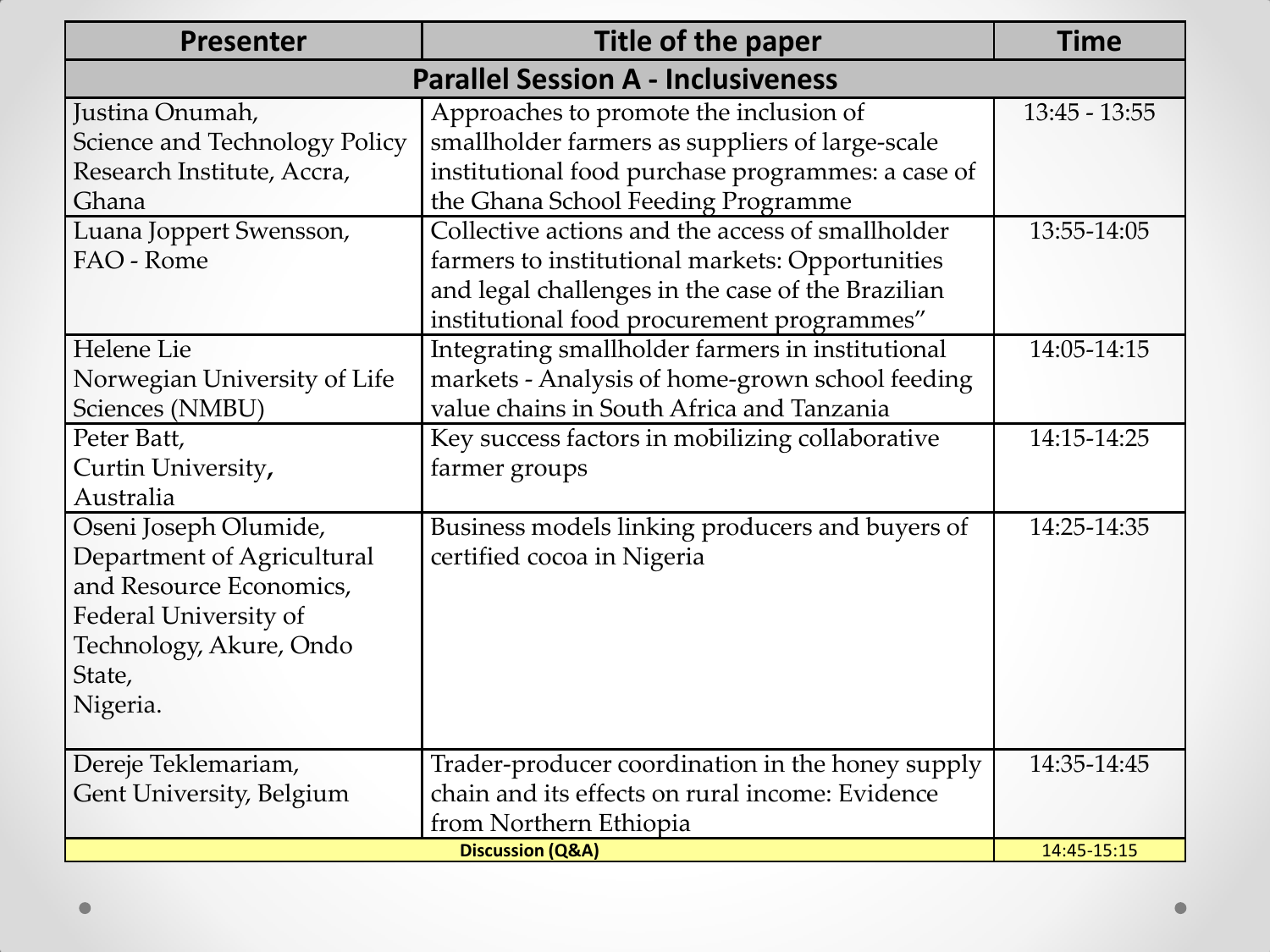| <b>Parallel Session B - Efficiency</b>                                                                             |                                                                                                                                                                                                                                                                                                                               |                 |  |
|--------------------------------------------------------------------------------------------------------------------|-------------------------------------------------------------------------------------------------------------------------------------------------------------------------------------------------------------------------------------------------------------------------------------------------------------------------------|-----------------|--|
| Lily Kisaka,<br>Department of Agricultural<br>Economics and Extension,<br>University of Fort Hare, South<br>Africa | Financing improved efficiency of smallholder<br>agricultural production systems                                                                                                                                                                                                                                               | $13:45 - 13:55$ |  |
| Sarah Bimbona,<br>Monash University, Australia                                                                     | Learning orientation and collaborative innovation<br>for small firm's superior performance                                                                                                                                                                                                                                    | 13:55-14:05     |  |
| Nalini Rakotonandraina,<br>Institut Polytechnique LaSalle<br><b>Beauvais-France</b>                                | Malagasy meat industry survival: The key role of the<br>"tutor of resilience"                                                                                                                                                                                                                                                 | 14:05-14:15     |  |
| Silvia Perez,<br>Wageningen University,<br><b>Netherlands</b>                                                      | Multi-stakeholder Innovation Platforms (MSIPs) as a<br>type of multi-purpose cooperative incubator of<br>innovation and entrepreneurship: Producer<br>organisations and other stakeholders connected in<br>mobile hubs of innovation networks and their<br>dynamic-meta-governance, potato net-chains in<br>Sub-Sahara Africa | 14:15-14:25     |  |
| Jean-Joseph Cadilhon,<br><b>International Livestock</b><br>Research Institute, Nairobi,<br>Kenya                   | The Tanga Dairy Platform: fostering innovations for<br>more efficient dairy chain coordination in Tanzania                                                                                                                                                                                                                    | 14:25-14:35     |  |
| Abhinav Kumar Gupta,<br>The World Bank, Ethiopia                                                                   | Ethiopia: Synergies between agro-food park and<br>economic growth corridors strategy                                                                                                                                                                                                                                          | 14:35-14:45     |  |
| <b>Discussion (Q&amp;A)</b>                                                                                        | 14:45 - 15:15                                                                                                                                                                                                                                                                                                                 |                 |  |